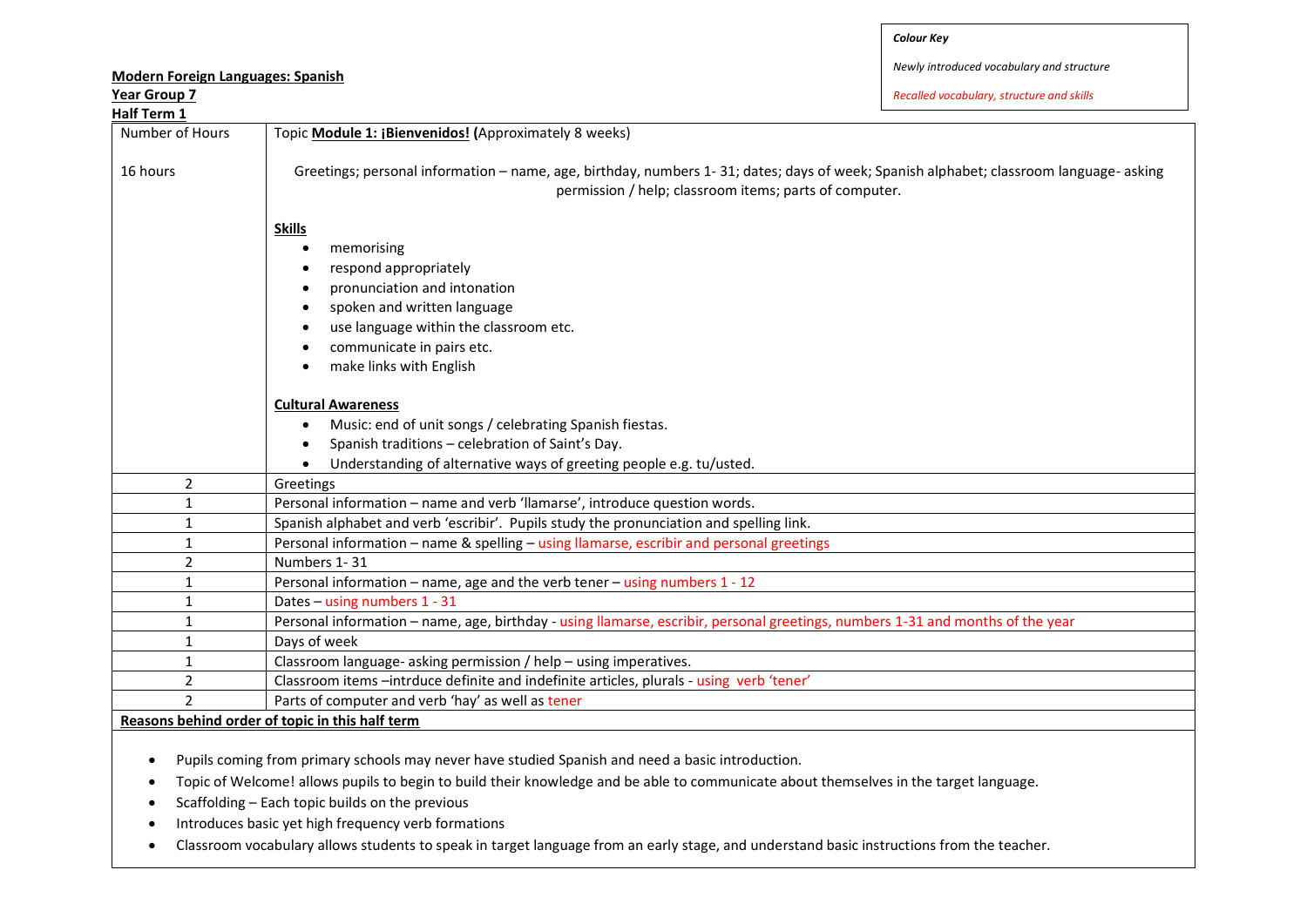|                                          |                                                                                                                                           | <b>Colour Key</b>                         |
|------------------------------------------|-------------------------------------------------------------------------------------------------------------------------------------------|-------------------------------------------|
| <b>Modern Foreign Languages: Spanish</b> |                                                                                                                                           | Newly introduced vocabulary and structure |
| Year Group 7                             |                                                                                                                                           | Recalled vocabulary, structure and skills |
| <b>Half Term 2</b>                       |                                                                                                                                           |                                           |
| Number of Hours                          | Topic Module 2: Tú y yo                                                                                                                   |                                           |
| 14 hours                                 | Address; family & pets; personal description; character description, countries and capitals; nationality (Approximately 7 weeks)          |                                           |
|                                          | <b>Skills</b><br>identify patterns<br>$\bullet$                                                                                           |                                           |
|                                          | memorising<br>listen for gist/detail<br>$\bullet$                                                                                         |                                           |
|                                          | pronunciation and intonation<br>$\bullet$<br>ask and answer questions<br>$\bullet$<br>write clearly and coherently<br>$\bullet$           |                                           |
|                                          | sounds and writing<br>$\bullet$<br>apply grammar<br>$\bullet$                                                                             |                                           |
|                                          | different countries/cultures<br>$\bullet$                                                                                                 |                                           |
|                                          | communicate in pairs etc.<br>$\bullet$                                                                                                    |                                           |
|                                          | make links with English<br>$\bullet$<br>language for interest/enjoyment<br>$\bullet$                                                      |                                           |
|                                          | use TL in engaging topics<br>$\bullet$                                                                                                    |                                           |
|                                          | <b>Cultural Awareness</b>                                                                                                                 |                                           |
|                                          | Awareness of typical stereotypes.<br>$\bullet$                                                                                            |                                           |
|                                          | Insight into family life in Spain.<br>$\bullet$                                                                                           |                                           |
| $\overline{2}$                           | Countries and Capitals using third person singular and all persons plural of regular -ar and -ir verbs including llamarse, escribir, ser. |                                           |
| 1                                        | Nationality                                                                                                                               |                                           |
| $\mathbf{1}$                             | Address, numbers 1-31 and 32-100, verb vivir                                                                                              |                                           |
| $\overline{4}$                           | Personal descriptions including:                                                                                                          |                                           |
|                                          | asking questions with ¿Cómo? ¿Cuánto? and ¿Quién?<br>$\bullet$                                                                            |                                           |
|                                          | irregular verbs tener, ser (all persons)<br>$\bullet$<br>definite article                                                                 |                                           |
|                                          | $\bullet$                                                                                                                                 |                                           |
|                                          | agreement of adjectives<br>$\bullet$                                                                                                      |                                           |
|                                          | intensifiers (muy, bastante)<br>$\bullet$                                                                                                 |                                           |
| 4                                        | Character description                                                                                                                     |                                           |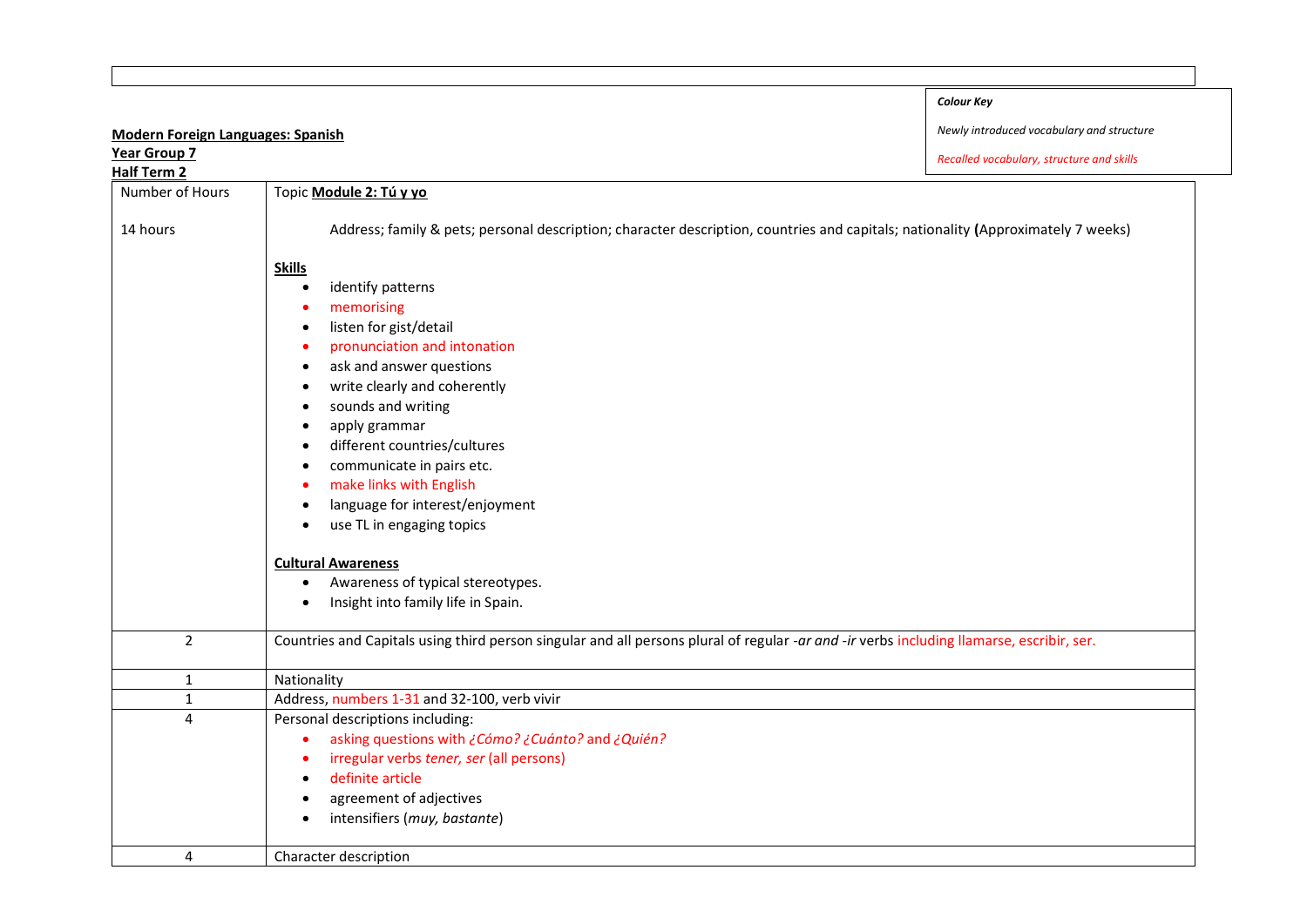| asking questions with ¿Cómo? ¿Cuánto? and ¿Quién?     |
|-------------------------------------------------------|
| irregular verbs tener, ser (all persons)              |
| definite article<br>$\bullet$                         |
| agreement of adjectives                               |
| intensifiers (muy, bastante)                          |
| Family & pets                                         |
| colour<br>٠                                           |
| possessive adjectives                                 |
| irregular verbs tener, ser (all persons)<br>$\bullet$ |
| definite article<br>$\bullet$                         |
| agreement of adjectives                               |
| Reasons behind order of topic in this half term       |
|                                                       |
|                                                       |

- Pupils continue to build their knowledge and be able to communicate about themselves in the target language.
- Scaffolding Each topic builds on the previous
- Opportunity to revisit key grammatical structures and skills.
- Talking about family and pets is something that children enjoy talking about.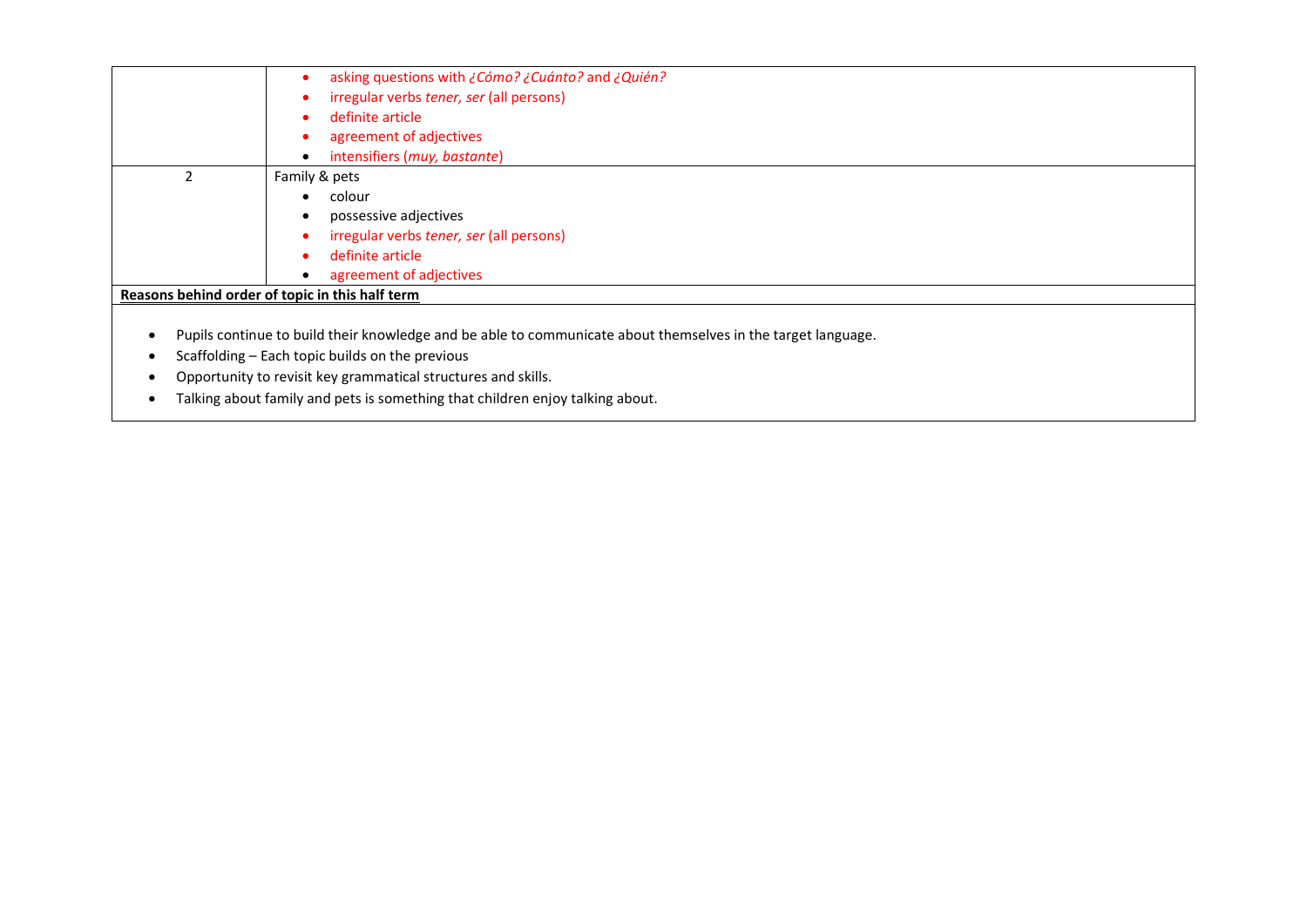| <b>Modern Foreign Languages: Spanish</b> |                                                                                                                                                                                                                                                                                                                                                                                                                                                                                                                                                                                                                                                                                                             | Newly introduced vocabulary and structure |  |  |
|------------------------------------------|-------------------------------------------------------------------------------------------------------------------------------------------------------------------------------------------------------------------------------------------------------------------------------------------------------------------------------------------------------------------------------------------------------------------------------------------------------------------------------------------------------------------------------------------------------------------------------------------------------------------------------------------------------------------------------------------------------------|-------------------------------------------|--|--|
| <b>Year Group 7</b>                      |                                                                                                                                                                                                                                                                                                                                                                                                                                                                                                                                                                                                                                                                                                             | Recalled vocabulary, structure and skills |  |  |
| Half Term 3 and some of half term 4      |                                                                                                                                                                                                                                                                                                                                                                                                                                                                                                                                                                                                                                                                                                             |                                           |  |  |
| Number of Hours                          | Topics Module 3: ¿En qué trabaja tu padre? (Approximately 2 weeks)                                                                                                                                                                                                                                                                                                                                                                                                                                                                                                                                                                                                                                          |                                           |  |  |
| 18 hours                                 | Jobs / opinion; job opportunities; advantages / disadvantages of jobs; personal qualities - suitability of jobs. Jobs which various members of the<br>family do                                                                                                                                                                                                                                                                                                                                                                                                                                                                                                                                             |                                           |  |  |
|                                          | Module 4: ¡Vamos al instituto! (Approximately 7 weeks)<br>School subjects; likes / dislikes and simple opinions; time; describing school timetable; describing school; describing teachers; modes of<br>transport and saying how you get to school                                                                                                                                                                                                                                                                                                                                                                                                                                                          |                                           |  |  |
|                                          |                                                                                                                                                                                                                                                                                                                                                                                                                                                                                                                                                                                                                                                                                                             |                                           |  |  |
|                                          | <b>Skills</b><br>identify patterns<br>$\bullet$<br>memorising<br>listen for gist/detail<br>٠<br>pronunciation and intonation<br>ask and answer questions<br>$\bullet$<br>write clearly and coherently<br>$\bullet$<br>sounds and writing<br>٠<br>apply grammar<br>$\bullet$<br>different countries/cultures<br>$\bullet$<br>communicate in pairs etc.<br>٠<br>make links with English<br>٠<br>language for interest/enjoyment<br>$\bullet$<br>use TL in engaging topics<br>$\bullet$<br>use reference materials<br>$\bullet$<br>skim and scan<br>compare experiences<br>use language within the classroom<br>use more complex language<br><b>Cultural Awareness</b><br>Jobs specific to Spain.<br>$\bullet$ |                                           |  |  |
|                                          | Difference in schools - between Spain and England.<br>$\bullet$                                                                                                                                                                                                                                                                                                                                                                                                                                                                                                                                                                                                                                             |                                           |  |  |
| 1                                        | Jobs / opinion using ser and pensar and jobs which various members of the family do using possessive adjectives                                                                                                                                                                                                                                                                                                                                                                                                                                                                                                                                                                                             |                                           |  |  |
| $\mathbf{1}$                             | advantages / disadvantages of jobs using ser                                                                                                                                                                                                                                                                                                                                                                                                                                                                                                                                                                                                                                                                |                                           |  |  |
| $\mathbf{1}$                             | job opportunities                                                                                                                                                                                                                                                                                                                                                                                                                                                                                                                                                                                                                                                                                           |                                           |  |  |
| $\mathbf{1}$                             | personal qualities and suitability of jobs                                                                                                                                                                                                                                                                                                                                                                                                                                                                                                                                                                                                                                                                  |                                           |  |  |

irregular verbs *tener, ser* (all persons)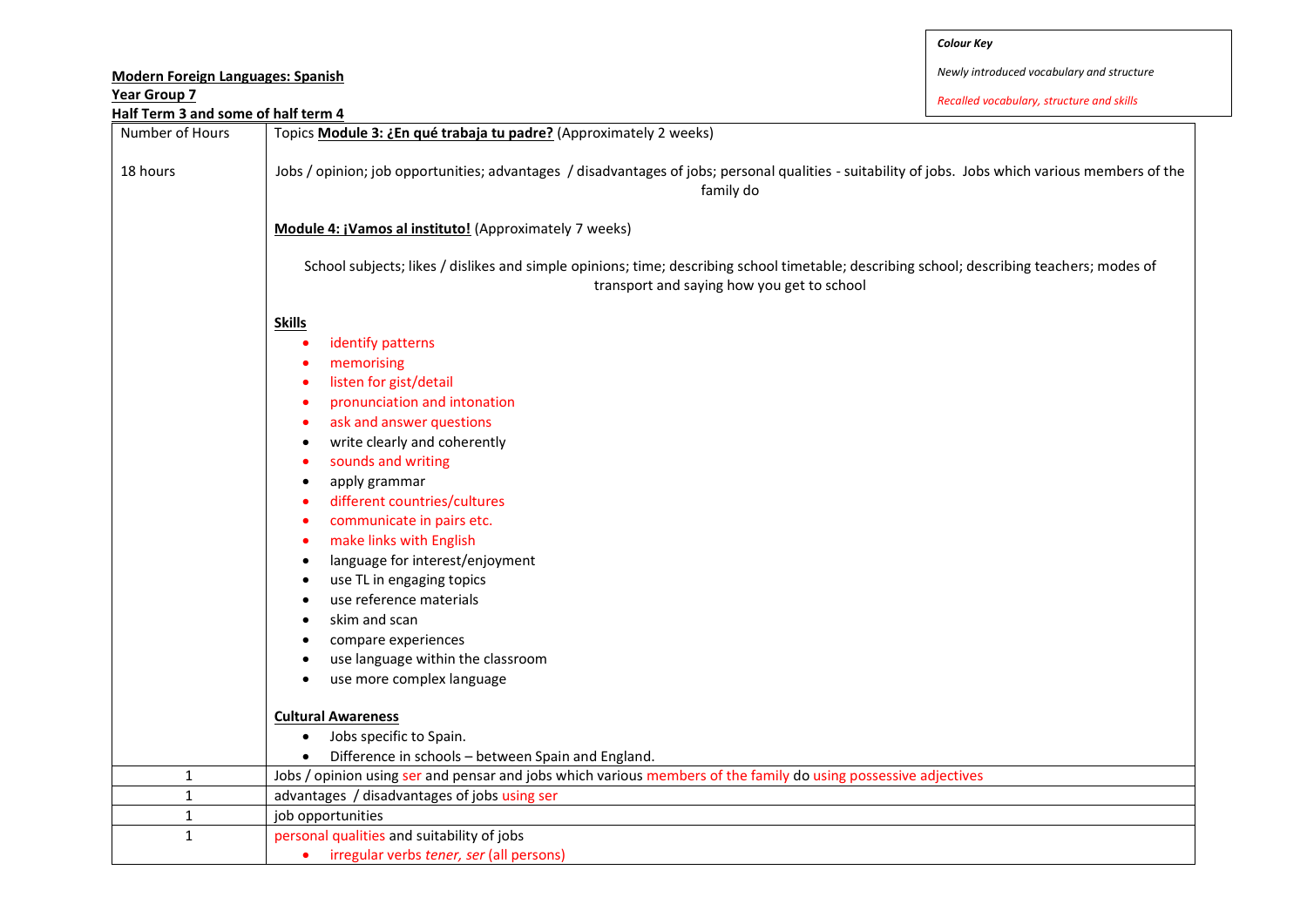|                | agreement of adjectives                                                                                      |
|----------------|--------------------------------------------------------------------------------------------------------------|
|                | intensifiers (muy, bastante)                                                                                 |
| $\mathbf{1}$   | School subjects                                                                                              |
|                | definite article                                                                                             |
| $\mathbf{1}$   | likes / dislikes and simple opinions using gustarse and pensar                                               |
|                | time using numbers 1-100                                                                                     |
| 1              | describing school timetable using the time and tener, days of the week and simple opinions                   |
| 1              | describing teachers                                                                                          |
|                | irregular verbs tener, ser (all persons)                                                                     |
|                | definite article                                                                                             |
|                | agreement of adjectives                                                                                      |
|                | intensifiers (muy, bastante)                                                                                 |
| $\overline{2}$ | describing school                                                                                            |
|                | irregular verbs tener, ser (all persons)                                                                     |
|                | (no) hay<br>٠                                                                                                |
|                | definite article<br>٠                                                                                        |
|                | agreement of adjectives                                                                                      |
|                | intensifiers (muy, bastante)<br>$\bullet$                                                                    |
|                | school timetable<br>$\bullet$                                                                                |
|                | simple opinions<br>$\bullet$                                                                                 |
| $\mathfrak{p}$ | modes of transport and saying how you get to school and time of arrival / leaving                            |
|                | Reasons behind order of topic in this half term                                                              |
|                |                                                                                                              |
|                | Pupils continue to build their knowledge and be able to communicate about themselves in the target language. |

- Scaffolding Each topic builds on the previous
- Opportunity to revisit key grammatical structures and skills.
- Jobs and school topics contain lots of cognates making them ideal topics for new learners to cope with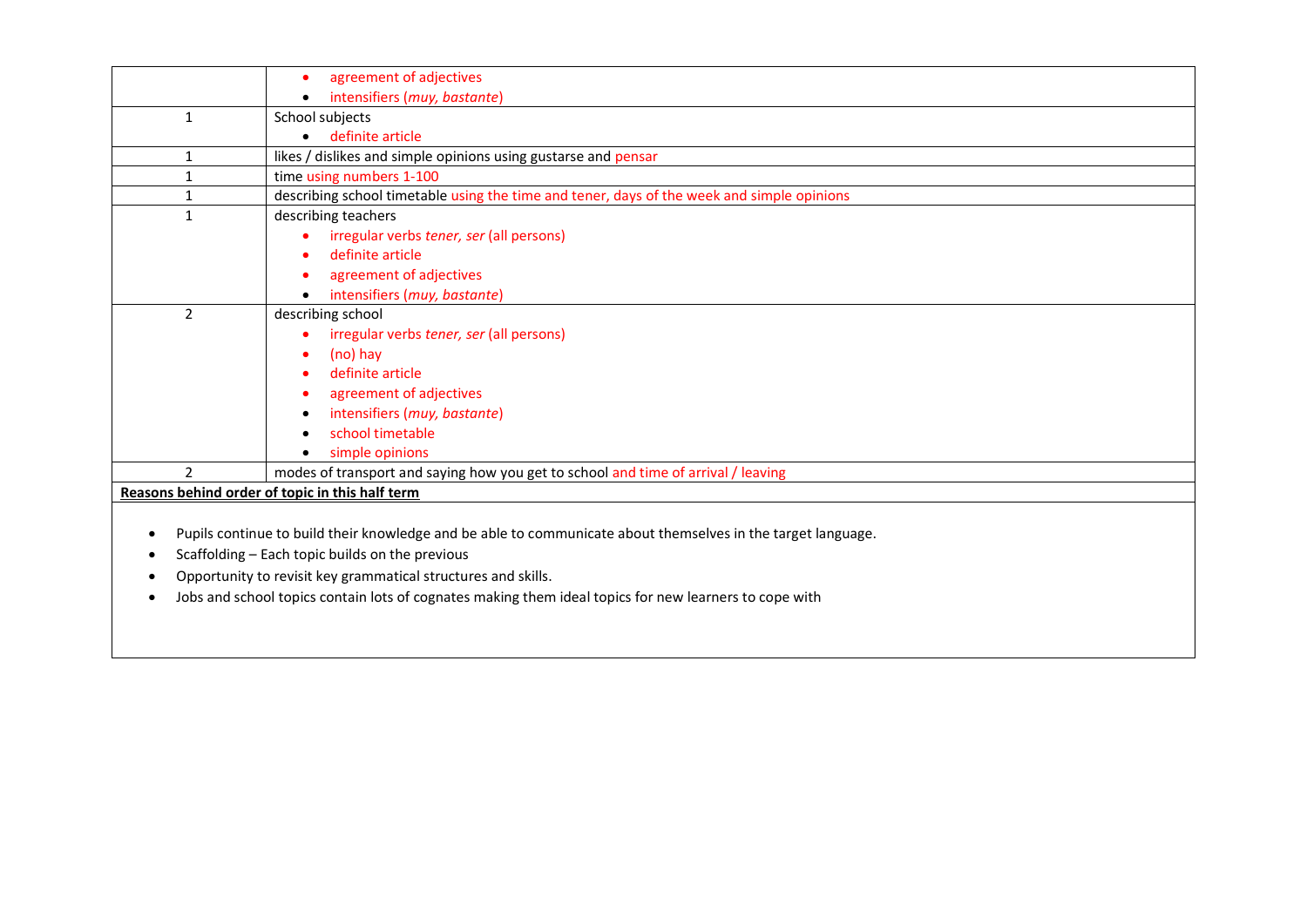*Newly introduced vocabulary and structure*

| <b>Year Group 7</b><br><b>Half Term 4</b> | Recalled vocabulary, structure and skills                                                                                                          |
|-------------------------------------------|----------------------------------------------------------------------------------------------------------------------------------------------------|
| Number of Hours                           | Module 4: ¡Vamos al instituto! cont (Approximately 2 weeks)                                                                                        |
| 4 hours                                   | talking about mealtimes and what you eat                                                                                                           |
|                                           | <b>Skills</b>                                                                                                                                      |
|                                           | identify patterns                                                                                                                                  |
|                                           | memorising                                                                                                                                         |
|                                           | listen for gist/detail                                                                                                                             |
|                                           | pronunciation and intonation<br>٠                                                                                                                  |
|                                           | ask and answer questions<br>٠                                                                                                                      |
|                                           | write clearly and coherently<br>$\bullet$                                                                                                          |
|                                           | sounds and writing                                                                                                                                 |
|                                           | apply grammar                                                                                                                                      |
|                                           | different countries/cultures                                                                                                                       |
|                                           | communicate in pairs etc.<br>$\bullet$                                                                                                             |
|                                           | make links with English<br>٠                                                                                                                       |
|                                           | language for interest/enjoyment<br>$\bullet$                                                                                                       |
|                                           | use TL in engaging topics                                                                                                                          |
|                                           | use reference materials                                                                                                                            |
|                                           | skim and scan                                                                                                                                      |
|                                           | compare experiences                                                                                                                                |
|                                           | use language within the classroom                                                                                                                  |
|                                           | use more complex language                                                                                                                          |
|                                           | <b>Cultural Awareness</b>                                                                                                                          |
|                                           | Typical Spanish Foods.                                                                                                                             |
| 4                                         | talking about mealtimes and what you eat, using verbs tomar, comer, almorzar, cenar time and simple opinions in a new context. Introduce           |
|                                           | adverbs of frequency.                                                                                                                              |
|                                           | Reasons behind order of topic in this half term                                                                                                    |
|                                           |                                                                                                                                                    |
|                                           | Pupils continue to build their knowledge and be able to communicate about themselves in the target language.                                       |
|                                           | Scaffolding - Each topic builds on the previous                                                                                                    |
|                                           | Opportunity to revisit key grammatical structures and skills.                                                                                      |
|                                           | Food is another sub-topic which includes lots of cognates. This is a useful topic for students who will have the opportunity to visit the country. |

## **Modern Foreign Languages: Spanish**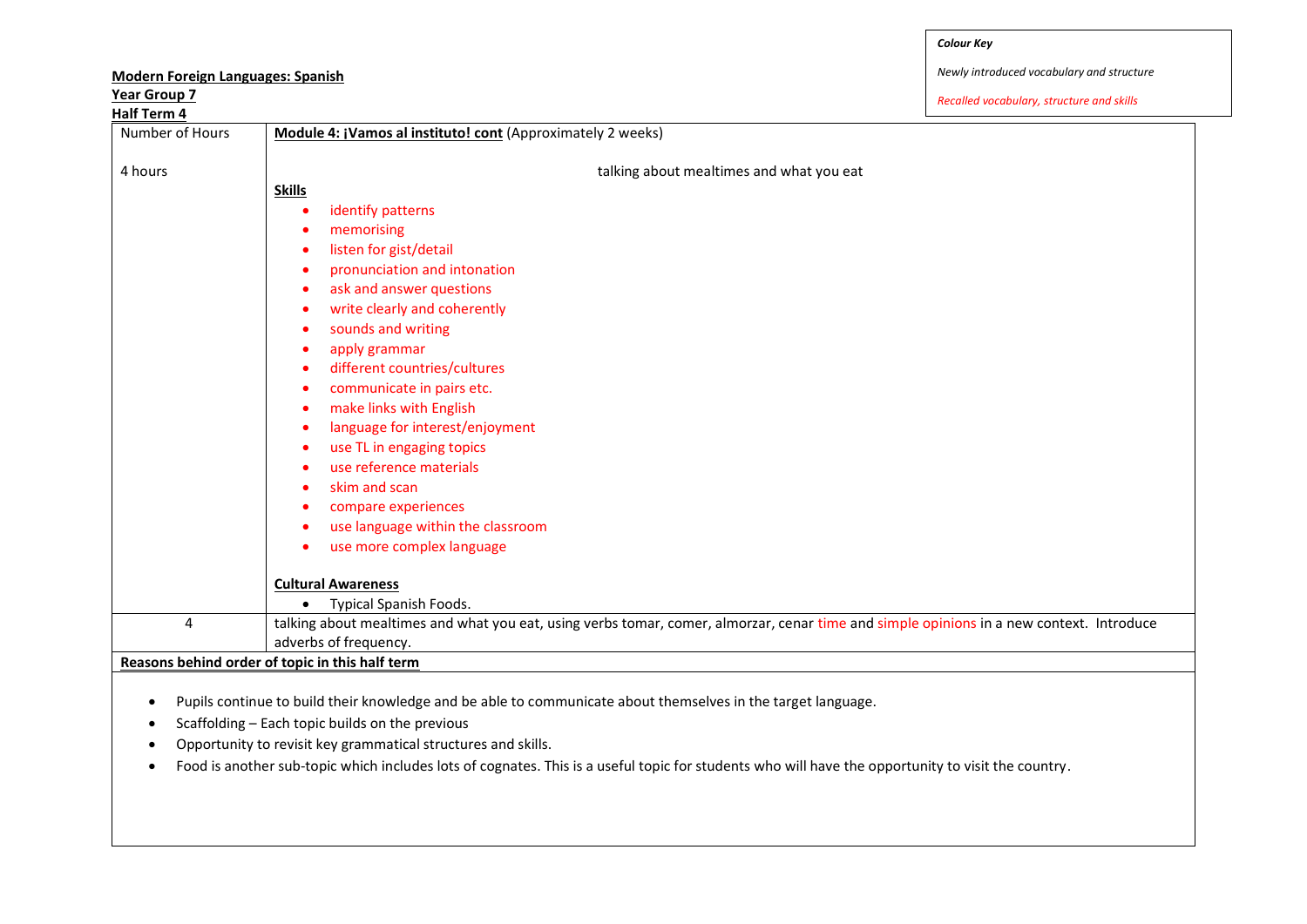| <b>Modern Foreign Languages: Spanish</b> |                                                                                                                                                                                                                                                                                                                                                                                                                                                                                                                                                                                                                                                                                                                                                                                       | Newly introduced vocabulary and structure |
|------------------------------------------|---------------------------------------------------------------------------------------------------------------------------------------------------------------------------------------------------------------------------------------------------------------------------------------------------------------------------------------------------------------------------------------------------------------------------------------------------------------------------------------------------------------------------------------------------------------------------------------------------------------------------------------------------------------------------------------------------------------------------------------------------------------------------------------|-------------------------------------------|
| Year Group 7                             |                                                                                                                                                                                                                                                                                                                                                                                                                                                                                                                                                                                                                                                                                                                                                                                       | Recalled vocabulary, structure and skills |
| <b>Half Term 5</b>                       |                                                                                                                                                                                                                                                                                                                                                                                                                                                                                                                                                                                                                                                                                                                                                                                       |                                           |
| Number of Hours                          | Topics Module 5: ¡Qué rico!(Approximately 3 weeks)                                                                                                                                                                                                                                                                                                                                                                                                                                                                                                                                                                                                                                                                                                                                    |                                           |
| 18 hours                                 | Revision of drink and snack vocabulary; ordering food / drinks in café; numbers to 5000; healthy diet; meal times - talking about meals; parts of<br>body; saying how you feel; illnesses and remedies - in the chemists; Spanish fiestas; buying food for party - more food vocab, measures.                                                                                                                                                                                                                                                                                                                                                                                                                                                                                         |                                           |
|                                          | <b>Skills</b><br>identify patterns<br>memorising<br>listen for gist/detail<br>$\bullet$<br>pronunciation and intonation<br>$\bullet$<br>ask and answer questions<br>$\bullet$<br>write clearly and coherently<br>٠<br>sounds and writing<br>٠<br>apply grammar<br>٠<br>different countries/cultures<br>٠<br>communicate in pairs etc.<br>٠<br>make links with English<br>$\bullet$<br>language for interest/enjoyment<br>٠<br>use TL in engaging topics<br>٠<br>use reference materials<br>skim and scan<br>respond appropriately<br>compare experiences<br>use language within the classroom<br>$\bullet$<br>use more complex language<br>٠<br><b>Cultural Awareness</b><br>Comparison of meal times between Spain and England.<br>$\bullet$<br>Differences in diet<br>Spanish money |                                           |
|                                          | Revision of drink and snack vocabulary and direct object pronouns with things (lo, la, los, las)                                                                                                                                                                                                                                                                                                                                                                                                                                                                                                                                                                                                                                                                                      |                                           |

ordering food / drinks in café using gustarse in conditional tense, simple present tense opinions and impersonal verbs like gustarse

numbers to 1-100 and 101-5000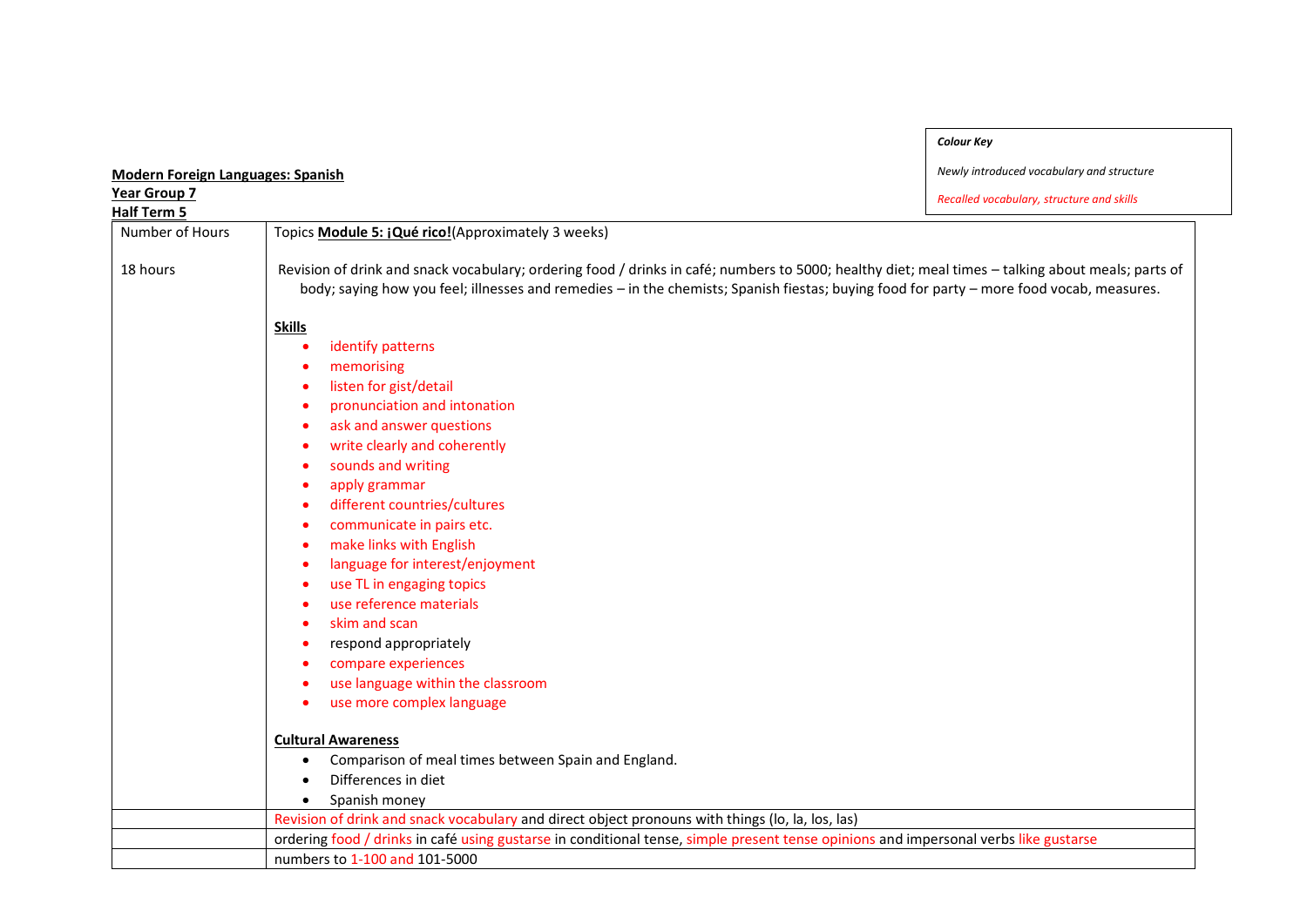|                                                 | healthy diet; meal times - talking about meals giving simple opinions using dijunctive prounoun with preposition e.g. para mí |  |
|-------------------------------------------------|-------------------------------------------------------------------------------------------------------------------------------|--|
|                                                 | parts of body saying how you feel using impersonal verbs such as doler                                                        |  |
|                                                 | illnesses and remedies in the chemists using (no) deber, (no) hay que / tener que                                             |  |
|                                                 | Spanish fiestas; buying food for party - more food vocab, measures uisng numbers to give quantities.                          |  |
| Reasons behind order of topic in this half term |                                                                                                                               |  |

- Pupils cont
- Pupils continue to build their knowledge and be able to communicate about themselves in the target language.
- Scaffolding Each topic builds on the previous
- Opportunity to revisit key grammatical structures and skills.
- Students are introduced to life in Spain which is an important element of learning a language as they can learn about Hispanic culture.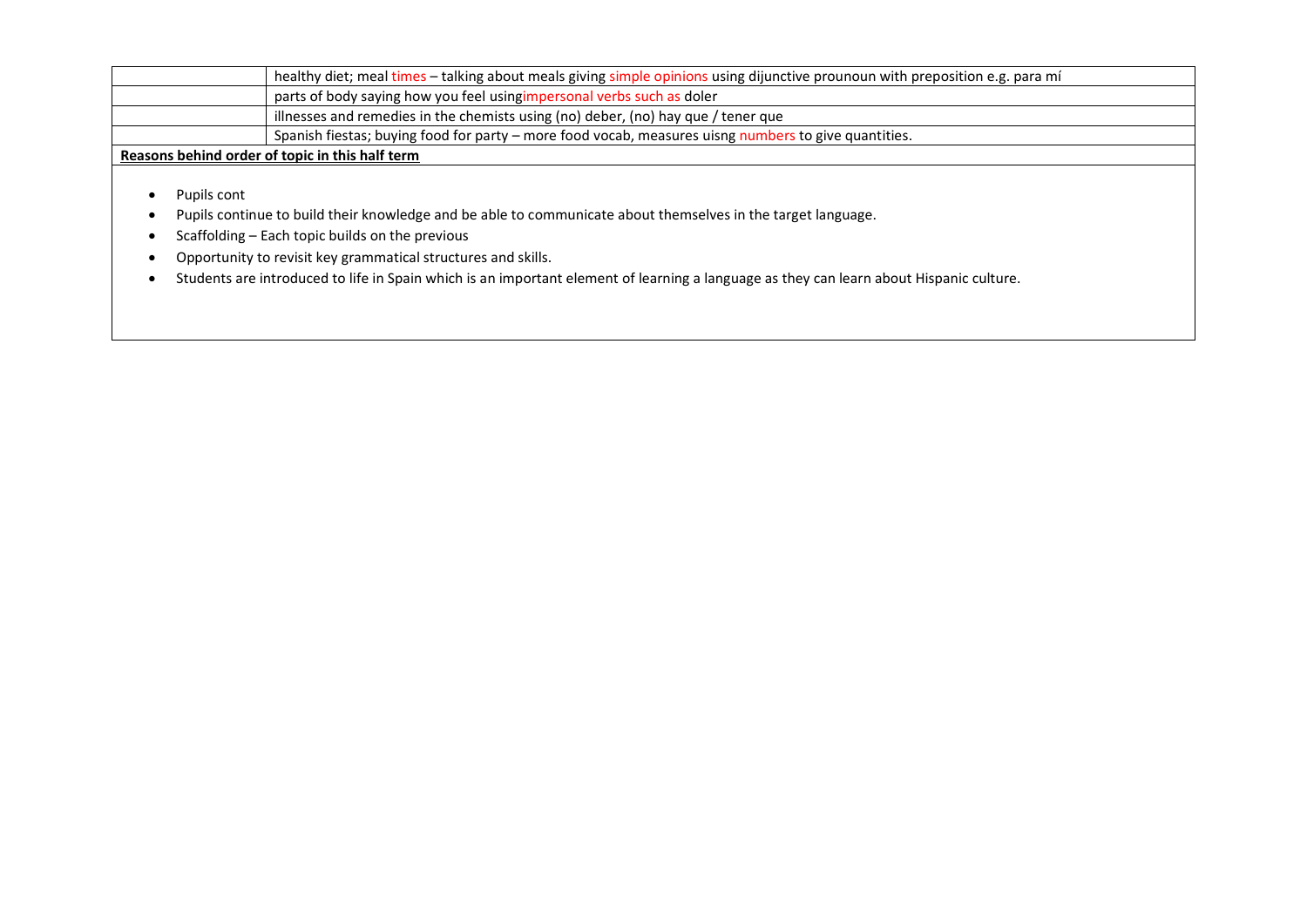| <b>Modern Foreign Languages: Spanish</b> |                                                                                                                                                                                                                                                                                                                                                                                                                                                                                                                      | Newly introduced vocabulary and structure |
|------------------------------------------|----------------------------------------------------------------------------------------------------------------------------------------------------------------------------------------------------------------------------------------------------------------------------------------------------------------------------------------------------------------------------------------------------------------------------------------------------------------------------------------------------------------------|-------------------------------------------|
| <b>Year Group 7</b>                      |                                                                                                                                                                                                                                                                                                                                                                                                                                                                                                                      |                                           |
| Half Term 6                              |                                                                                                                                                                                                                                                                                                                                                                                                                                                                                                                      | Recalled vocabulary, structure and skills |
| Number of Hours<br>8 hours               | Topics Module 6: De fiesta (approximately 4 weeks)<br>Clothes - vocabulary items, materials, style, opinions and reasons.<br>Buying clothes - sizes, prices, asking for alternatives. Describing school uniform - opinions; ideal school uniform.<br><b>Skills</b><br>identify patterns<br>$\bullet$<br>memorising<br>$\bullet$<br>listen for gist/detail<br>٠<br>pronunciation and intonation<br>$\bullet$<br>ask and answer questions<br>$\bullet$<br>write clearly and coherently<br>٠<br>sounds and writing<br>٠ |                                           |
|                                          | apply grammar<br>$\bullet$<br>different countries/cultures<br>$\bullet$<br>communicate in pairs etc.<br>٠<br>make links with English<br>٠<br>language for interest/enjoyment<br>٠<br>use TL in engaging topics<br>$\bullet$<br>use reference materials<br>٠<br>skim and scan<br>٠<br>respond appropriately<br>compare experiences<br>use language within the classroom<br>٠<br>use more complex language<br>$\bullet$                                                                                                |                                           |
|                                          | <b>Cultural Awareness</b><br>Spanish festivals and celebrations.<br>$\bullet$<br>Difference in English and European sizes.<br>$\bullet$                                                                                                                                                                                                                                                                                                                                                                              |                                           |
| $\overline{2}$                           | Clothes - vocabulary items.<br>Possessive pronouns<br>$\bullet$                                                                                                                                                                                                                                                                                                                                                                                                                                                      |                                           |
| $\mathbf 1$                              | Materials using ser (all forms)                                                                                                                                                                                                                                                                                                                                                                                                                                                                                      |                                           |
| $\overline{2}$                           | style, opinions and reasons<br>Colour<br><b>Basic opinion and reasons</b>                                                                                                                                                                                                                                                                                                                                                                                                                                            |                                           |
| $\mathbf 1$                              | Buying clothes - sizes, prices, asking for alternatives using numbers and me gustaría                                                                                                                                                                                                                                                                                                                                                                                                                                |                                           |
| $\overline{2}$                           | Describing school uniform - opinions; ideal school uniform using simple opinions, materials, colour and comparisons                                                                                                                                                                                                                                                                                                                                                                                                  |                                           |

Pupils continue to build their knowledge and be able to communicate about themselves in the target language.

**Reasons behind order of topic in this half term**